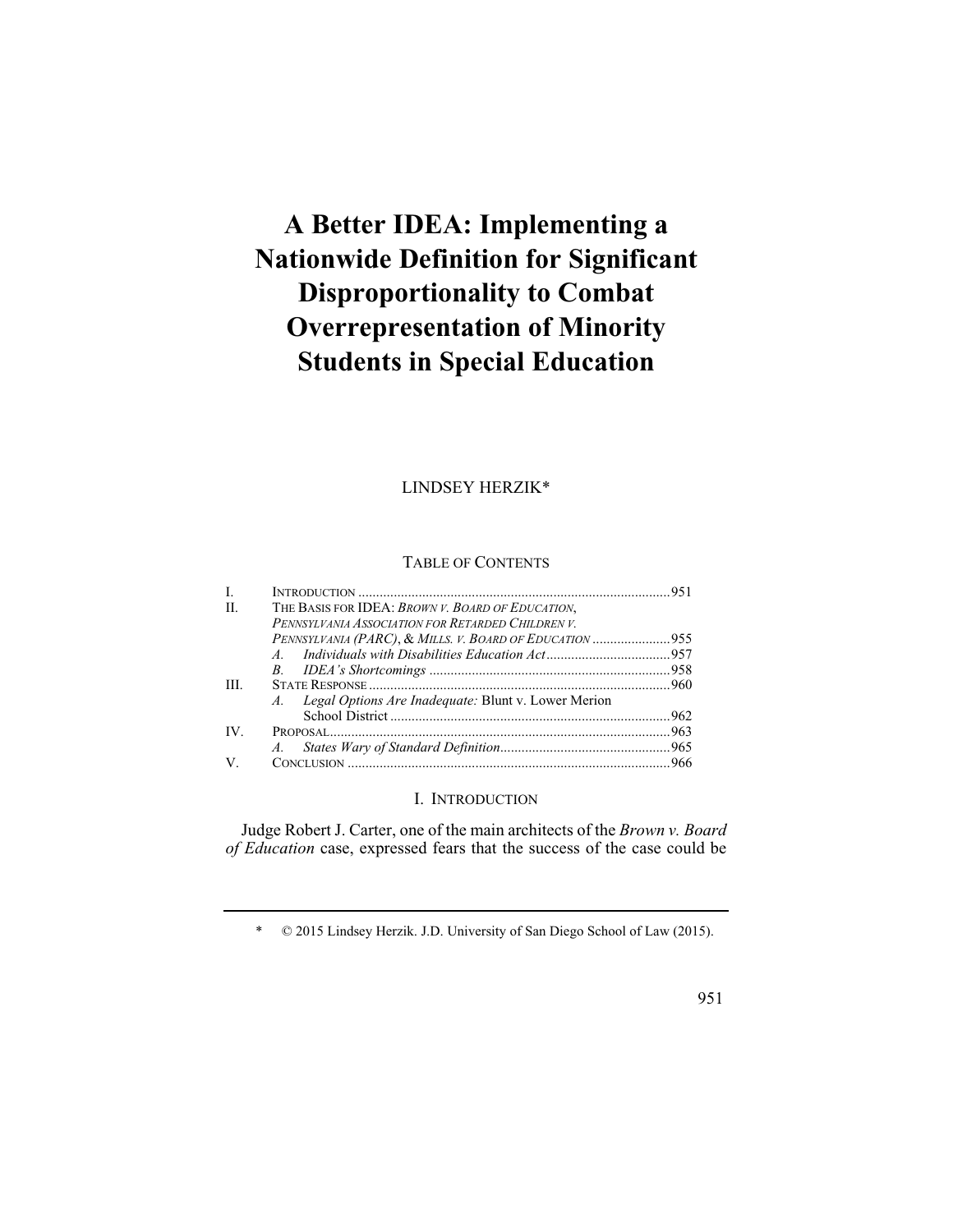detrimental to African American principals and teachers.<sup>1</sup> He thought they might lose their jobs, which did end up happening.<sup>2</sup> Although Judge Carter's fear extended only to African American principals and teachers, African American students faced new struggles in their desegregated schools, specifically, being placed in less academically challenging classes.<sup>3</sup>

 classes without addressing what may be other, underlying problems of One form of resegregation involves the tendency for teachers and administrators to place African American students into special education learning development.<sup>4</sup> After *Brown*, this technique, although perhaps intended to help rather than hinder students, had the effect of resegregating African American students.<sup>5</sup> In fact, in 1968, "blacks were overrepresented in [educable mentally retarded] classes by a factor of 330 percent" and "overrepresentation increased to 540 percent by 1974."6

desegregation in the 1960's and 1970's, the problem has not gone away. Her elementary school placed her in special education classes, and she received additional support in reading.<sup>8</sup> However, this placement was While this resegregation problem was exceptionally prevalent during For instance, in 2010, Saleema Hall, an African American student, was identified as having a specific learning disability in elementary school.<sup>7</sup> suspect because the School District psychologist did not conduct a legally required classroom observation before placing her in special education classes.<sup>9</sup> Additionally, the psychologist told Saleema's "family that her

 2. Kevin D. Brown, *Review: Robert L. Carter, A Matter of Law: A Memoir of Struggle in the Cause of Equal Rights*, 31 VT. L. REV. 925, 939 (2007).

- ROY L. BROOKS, RETHINKING THE AMERICAN RACE PROBLEM 76 (1990).
- 5. *Id.* at 76–77
- 6. *Id.* at 77.

- 8. *Id*. at 753.
- 9. *Id.*
- 952

<sup>1.</sup> ROBERT J. CARTER, A MATTER OF LAW: A MEMOIR OF STRUGGLE IN THE CAUSE OF EQUAL RIGHTS 156 (2005). Judge Carter was a NAACP civil rights attorney and was a "major architect" of the *Brown v. Board of Education* case. Dennis McLellan, *Robert L. Carter Dies at 94; NAACP Attorney Fought Segregation*, L.A. TIMES (Jan. 6, 2012), http://articles.latimes.com/2012/jan/06/local/la-me-robert-carter-20120106 [http://perma.cc/ SFV6-63M6]. Judge Carter "argued 22 cases before the U.S. Supreme Court and won 21 of them before resigning from the NAACP in 1968." *Id.* After retiring from the NAACP, Judge Carter was appointed a U.S. District Court Judge for the Southern District of New York. He retired in 2009 and died in 2012 at the age of 94. *Id.*

<sup>3.</sup> *Id.* at 940–41.<br>4. ROY L. BROOK

 risk of failing Pennsylvania standardized tests and stated that the "PASS class was 7. Blunt v. Lower Merion Sch. Dist., 826 F. Supp. 2d 749, 753 (E.D. Pa. 2011), *aff'd*, 767 F.3d 247 (3d Cir. 2014). The *Blunt* case examines six other plaintiffs' experiences of being placed into special education classes. *Id*. at 754–55. One plaintiff, Chantae Hall, "noted that one of her special education support classes . . . was 100% African American." *Id.* at 754. Another plaintiff, Quiana Griffin was placed in the PASS class for students at 'predominately African American.'" *Id.*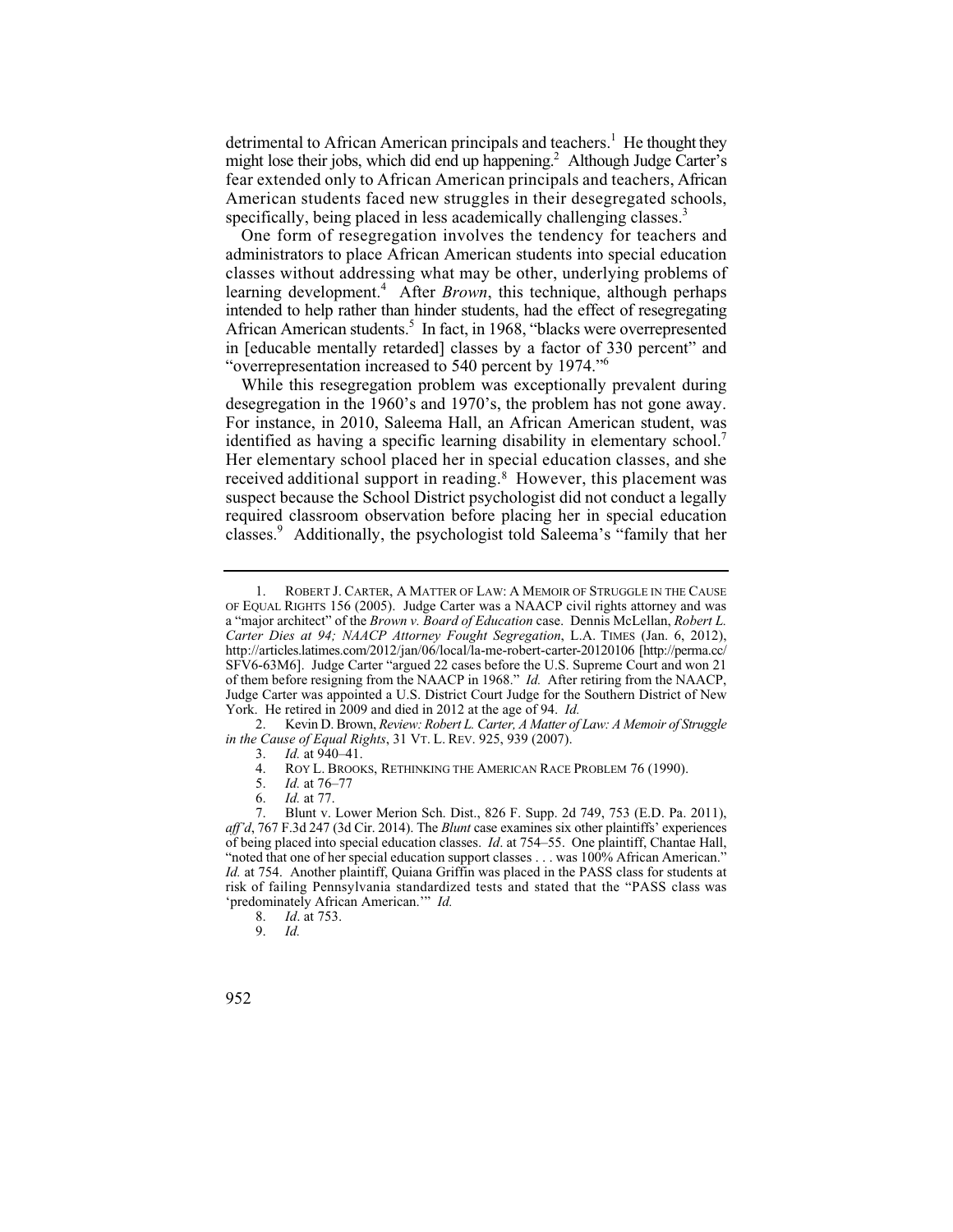initial testing protocols were destroyed, which Saleema later discovered was a lie."10 An independent certified school psychologist reevaluated reevaluation.<sup>11</sup> After Saleema's reevaluation, she was removed from special Saleema, who concluded that her test scores were within average range at the time of her initial testing and at the time of the psychologist's education classes.<sup>12</sup>

 in the 1960s and 1970s is still prevalent today. Minority students across than 30% of the students classified with specific learning disabilities.<sup>16</sup> As evidenced by Saleema's experience, the resegregation that occurred the country are consistently placed in special education courses at a disproportionate rate to non-minority students.<sup>13</sup> It is estimated that around 13% of the current student population in the United States experiences some type of disability.<sup>14</sup> Therefore, one would expect that the incidence of students who have disabilities would be equally distributed among the different student populations—however, this is not the case. Minority students make up a disproportionate statistical representation in special education programs.15 Federal data from 2007 shows that African American students made up 16% of the U.S. school enrollment but account for more Hispanic students received comparable rates of classification.<sup>17</sup>

Currently, each state is responsible for adopting their own definition of determining whether minority students make up a disproportionate number of students in special education classes, commonly referred to as significant disproportionality.<sup>18</sup> However, the Department of Education asked for

17. *Id.* 

953

 "expert stated that data [was] missing from [plaintiff] Lydia's files and that the absence of th[at] academic performance and outcome to suffer significantly.'" *Id.* at 755. 10. *Id.* Saleema was not the only plaintiff whose testing protocols were destroyed; an data 'likely caused continued inappropriate placement, which caused [Lydia's] overall

<sup>11.</sup> *Id.* at 753.<br>12. *Id.* at 753-

<sup>12.</sup> *Id.* at 753–54.<br>13. Memorandum

Memorandum from the U.S. Dep't of Educ., Office of Special Educ. & Rehab. Serv. to State Directors of Special Education (Apr. 24, 2007), https://www2ed.gov/policy/ speced/guid/idea/memosdcltrs/osep07-09disproportionalityofracialandethnicgroupsinspecial education.pdf [http://perma.cc/YB6Q-VKBB].

<sup>14.</sup> NAT'L CTR. FOR EDUC. STATISTICS, U.S. DEP'T OF EDUC., THE CONDITION OF EDUCATION 2015, at 88 (2015), http://nces.ed.gov/pubs2015/2015144.pdf [http://perma.cc/ HWZ2-RLQJ].<br>15. 20 U

 $20 \text{ U.S.C. }$  § 1400(8) (2012).

<sup>16.</sup> Kris Zorigian & Jennifer Job, *Minority Representation in Special Education Classrooms*, LEARN NC, http://www.learnnc.org/lp/pages/6799 [http://perma.cc/W8QN-JT8H] (last visited Oct. 1, 2015).<br>17.  $Id$ .

<sup>20</sup> U.S.C. § 1418(c) (2012).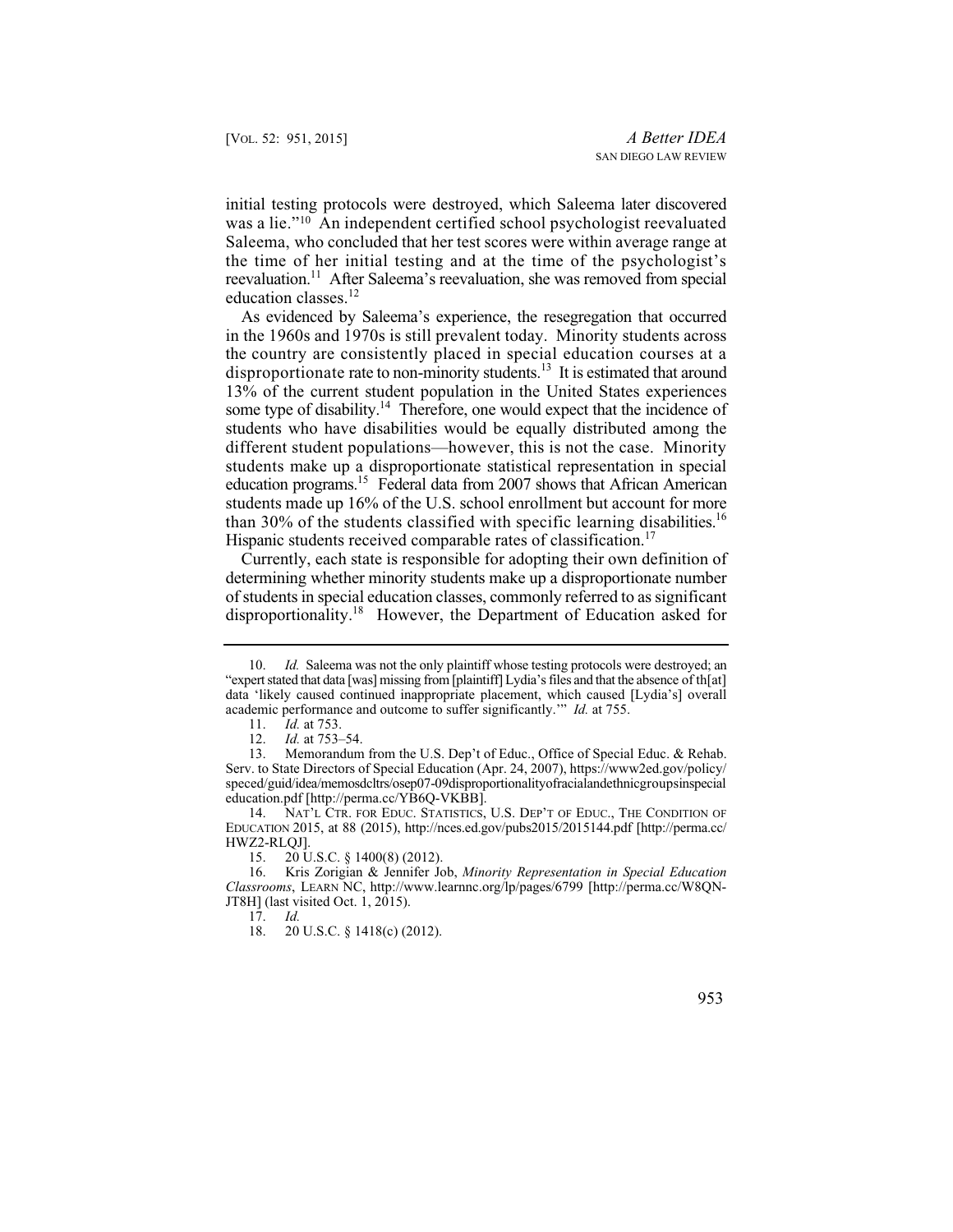comments on a proposal to create a nationwide definition of significant disproportionality under § 618(d) of the Individuals with Disabilities Education Act (IDEA).<sup>19</sup>

In 2013, the U.S. Government Accountability Office (GAO) reported that most states were not identifying any problems in their districts concerning overidentification of minority students in special education classes.<sup>20</sup> The Department of Education noted that the  $\rm{GAO}$  report was one of the reasons it was accepting comments on a potential nationwide standard definition of significant disproportionality.<sup>21</sup> This Comment argues that the Department of Education should implement a nationwide standard definition of significant disproportionality to ensure that states are actively trying to reduce overrepresentation of minority students in special education classes.

 *Education* and how states have continued to keep schools segregated the high bar the court sets for finding significant disproportionality of This Comment proceeds in three parts. Part II focuses on the history of desegregation in schools, specifically analyzing *Brown v. Board of*  through overidentification of minorities in special education classes. It also examines IDEA and how IDEA allows bias to creep into identification of children with emotional or intellectual disabilities. Part III discusses how states currently address the problem of overidentification and the Department of Education's role in preventing overidentification. Part III also discusses minorities in special education classes, as evidenced in *Blunt v. Lower Merion School District*. Lastly, Part IV proposes a nationwide standard for defining significant disproportionality, addresses states' concerns, and concludes.

 rpp=25;po=0; dct=PS;D=ED-2014-OSERS-0058 [http://perma.cc/67YC- WQVR] (last visited 19. Request for Information on Addressing Significant Disproportionality Under Section 618(d) of the Individuals with Disabilities Education Act (IDEA), 79 Fed. Reg. 35,154 (June 19, 2014). The Department of Education received ninety-five comments on their proposed change. *Request for Information on Addressing Significant Disproportionality Under Section 618(d) of* IDEA, REGULATIONS.GOV, http://www.regulations. gov/#!docketBrowser; Oct. 1, 2015).

<sup>20.</sup> U.S. GOV'T ACCOUNTABILITY OFFICE, GAO-13-137, INDIVIDUALS WITH DISABILITIES EDUCATION ACT: STANDARDS NEEDED TO IMPROVE IDENTIFICATION OF RACIAL AND ETHNIC OVERREPRESENTATION IN SPECIAL EDUCATION 10–11 (2013), http://www.gao.gov/ assets/660/652437.pdf [http://perma.cc/P2DW-GFAA].

<sup>21.</sup> Request for Information on Addressing Significant Disproportionality Under Section 618(d) of the Individuals with Disabilities Education Act (IDEA), 79 Fed. Reg. at 35,155.

<sup>954</sup>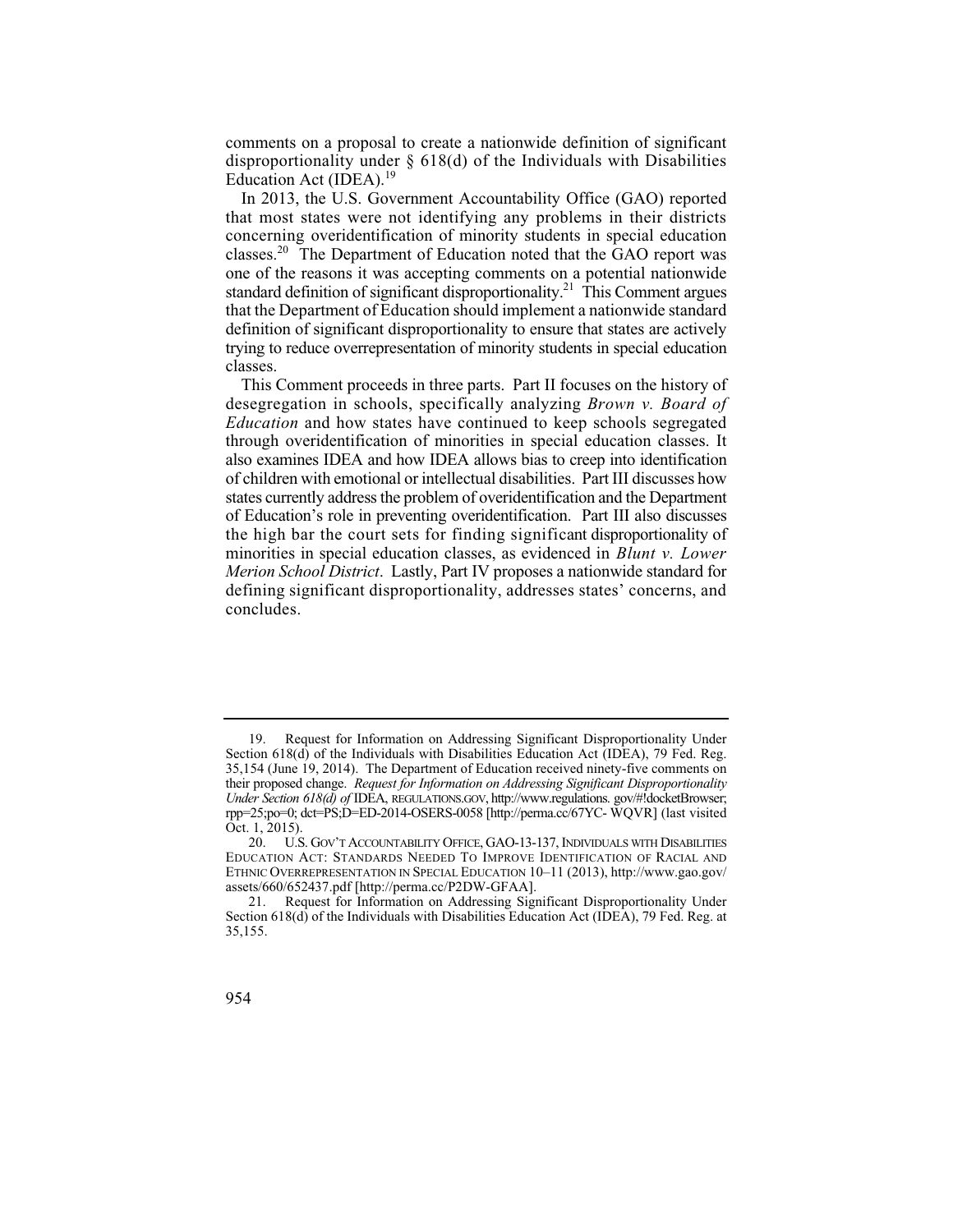## *PENNSYLVANIA ASSOCIATION FOR RETARDED CHILDREN V. PENNSYLVANIA (PARC)*, II. THE BASIS FOR IDEA: *BROWN V. BOARD OF EDUCATION*, & *MILLS V. BOARD OF EDUCATION*

The legal foundation for the development of a federal act "guaranteeing the right to an education for handicapped children lies in the United States Supreme Court decision of *Brown v. Board of Education*."<sup>22</sup> The Court in *Brown* stated:

 In these days, it is doubtful that any child may reasonably be expected to succeed in life if he is denied the opportunity of an education. Such an opportunity, where the state has undertaken to provide it, is a right, which must be made available to all on equal terms.<sup>23</sup>

Although *Brown* challenged the practice of school segregation based on race, the principle of equal educational opportunity in *Brown* laid the foundation for two subsequent cases, *PARC* and *Mills*. 24

 *v. Board of Education* furthered *PARC*'s holding. In *Mills*, the court ordered In *PARC*, a court first examined whether disabled children possessed a right to education and was the first case to hold that every child has a right to suitable public education.25 In *PARC*, students with mental retardation and their parents brought a civil rights class action lawsuit against Pennsylvania, arguing that various state statutes exempting the state from educating students with disabilities were unconstitutional.<sup>26</sup> After a hearing and appeal, the parties reached a consent agreement, approved by the court, "that no child who is mentally retarded or thought to be mentally retarded can be assigned initially (or re-assigned) to either a regular or special educational status, or excluded from a public education without prior recorded hearing before a special hearing officer."<sup>27</sup> PARC's court-approved agreement was monumental in recognizing that students with disabilities deserve a public education on par with their non-disabled peers.<sup>28</sup> *Mills* 

Stafford, *supra* note 22, at 74.



 <sup>22.</sup> Robert T. Stafford, *Education for the Handicapped: A Senator's Perspective*, 3 VT. L. REV. 71, 73 (1978).

<sup>23.</sup> Brown v. Bd. of Educ., 347 U.S. 483, 493 (1954).<br>24. Stafford. *supra* note 22. at 73.

Stafford, *supra* note 22, at 73.

<sup>25.</sup> *Id.* 

<sup>26.</sup> Pa. Ass'n for Retarded Children (PARC) v. Pennsylvania, 343 F. Supp. 279, 281–84 (E.D. Pa. 1972).

<sup>27.</sup> *Id*. at 284–85.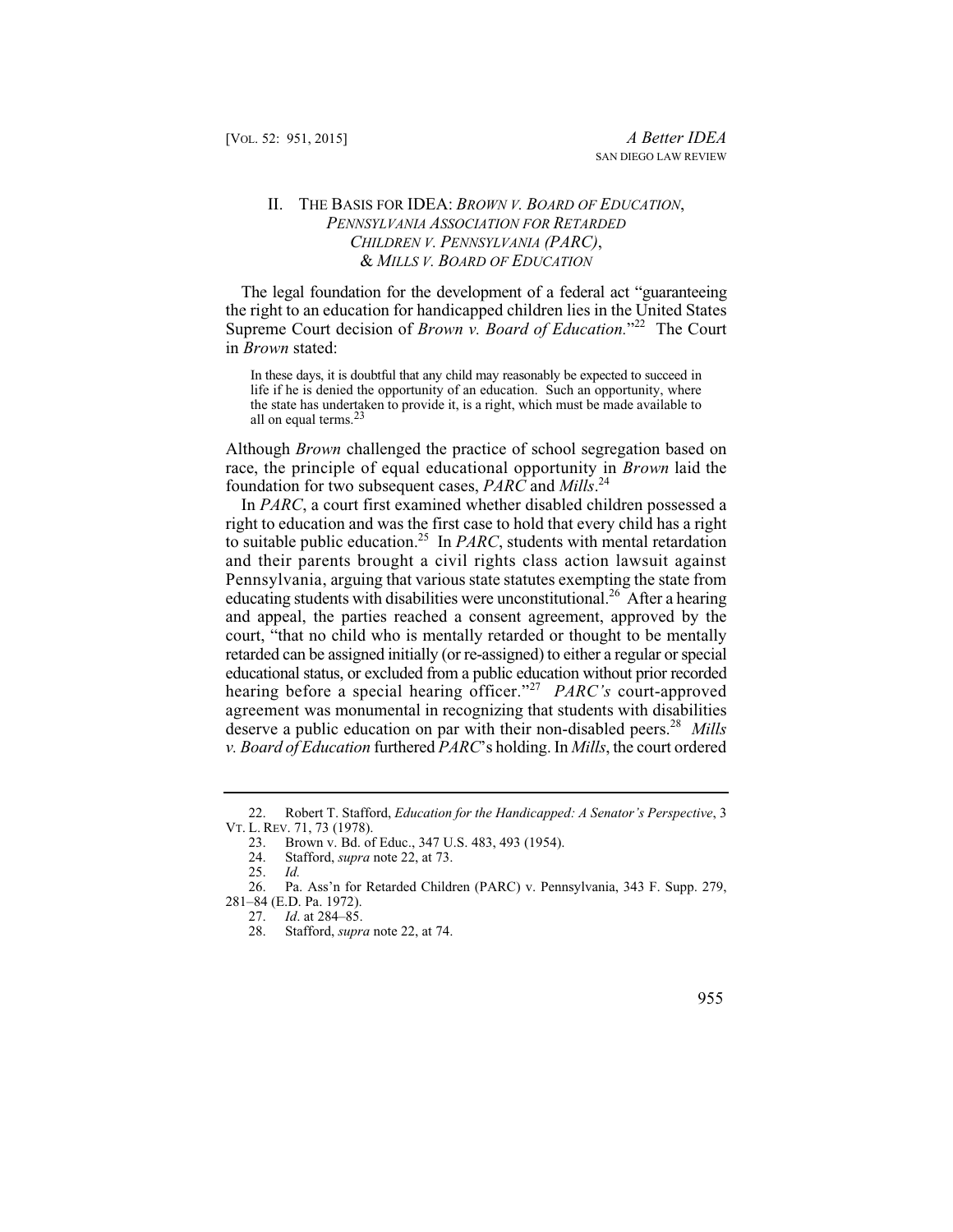the District of Columbia to "provide to each child of school age a free and suitable publicly-supported education regardless of the degree of the child's mental, physical or emotional disability or impairment."29 The plaintiffs included children who had brain damage, epilepsy, and mental  $\overline{d}$  disabilities.<sup>30</sup> The broad language in the decision essentially "extend [ed] its protection to all handicapped children."31

 "handicapped individual[s] represented a class of citizens similar to other Congressional Senators who drafted the Education for All Handicapped Children Act (EAHCA), the predecessor to IDEA, were influenced and instructed by the *PARC, Mills*, and *Brown* decisions.<sup>32</sup> Vermont Senator Robert Stafford viewed handicapped individuals as having a similar struggle to receive adequate education as African American students noting, aggrieved classes for whom civil rights laws have been expressly enacted."<sup>33</sup> These cases laid the foundation for EAHCA, which helped handicapped children receive a free and appropriate education; however, both EAHCA and its successor, IDEA, fall short in making sure that minority students receive an *appropriate* education.34

Minority students are being resegregated within public schools through their over-placement in special education classes.<sup>35</sup> Under IDEA's current allowance of independent state definitions of significant disproportionality, some states are able to avoid addressing this problem by creating extremely lax definitions. $36$  A nationwide standard defining significant disproportionality would enable the Department of Education to maintain greater oversight

<sup>29.</sup> Mills v. Bd. of Educ., 348 F. Supp. 866, 878 (D.D.C. 1972). Two recurring issues under IDEA concern the definition of "free appropriate public education," *see, e.g.*, Bd. of Educ. v. Rowley, 458 U.S. 176 (1982), and "related services," *see, e.g.*, Cedar Rapids Cmty. Sch. Dist. v. Garret F., 526 U.S. 66, 68 n.1 (1999).

<sup>30.</sup> *Mills*, 348 F. Supp. at 869–70.<br>31. Stafford, *supra* note 22, at 74.

Stafford, *supra* note 22, at 74.

<sup>32.</sup> *Id.*

 <sup>33.</sup> *Id.* 

<sup>34.</sup> This is a challenge for all students, *see supra* note 29, but especially for minority students. In addition, changing classifications of disability make it difficult to achieve the stated goals of the Act. *See* Stafford, *supra* note 22, at 74–75.

<sup>35.</sup> Robert A. Garda, Jr., *The New IDEA: Shifting Educational Paradigms To Achieve Racial Equality in Special Education*, 56 ALA. L. REV. 1071, 1072 (2005).

U.S. GOV'T ACCOUNTABILITY OFFICE, *supra* note 20, at 10–15. For example, Pennsylvania requires racial and ethnic groups in a district to be identified for special education at a rate more than four times higher than other groups for three consecutive years to be identified as having significant disproportionality. *Id.* at 11. Connecticut also requires racial and ethical groups in a district to be identified for special education services at four times or higher than other groups but for only two consecutive years. *Id.* California similarly requires a rate of four times or higher than other groups for the current year and two out of three previous years. *Id.* For more state definitions of significant disproportionality, see *id.* at 10–15.

<sup>956</sup>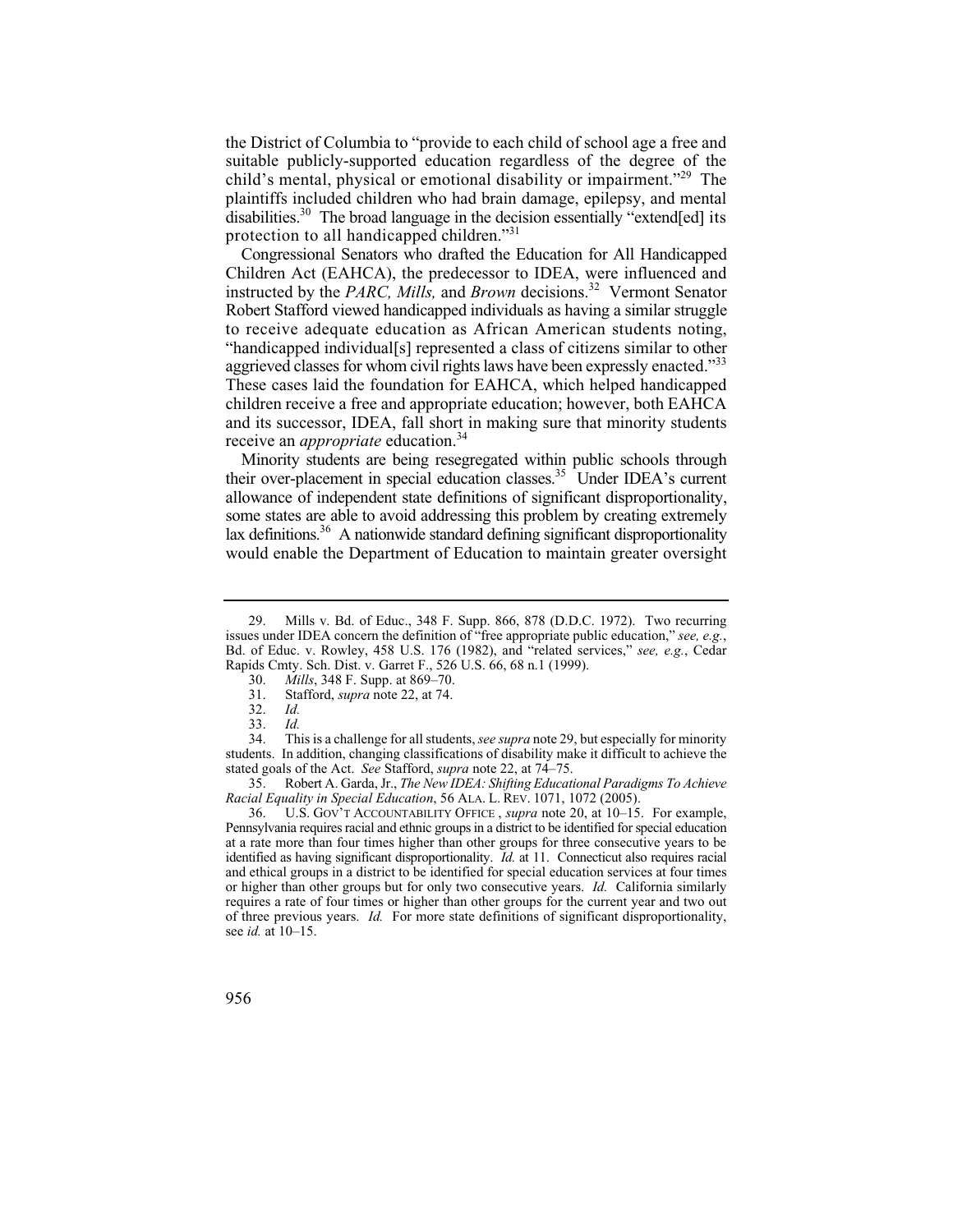over states' special education programs and help reduce resegregation of minority students.

#### *A. Individuals with Disabilities Education Act*

In 2004, Congress reauthorized IDEA with the intent to reduce the significant disproportionality of minority students in special education.<sup>37</sup> IDEA requires all school districts to follow certain procedures when identifying a student with a specific disability and then create an individual education plan for that student.<sup>38</sup> However, educators often do not follow these procedures correctly.<sup>39</sup>

to refer the child in question for a special education evaluation.<sup>40</sup> Generally, The initial step under IDEA, to identify and accommodate a student with a specific disability, requires a teacher, parent, or school administrator the parent makes the initial referral, but if not, the child's teacher usually makes the referral.<sup>41</sup> The school then notifies the child's parent or guardian and must receive consent for the evaluation.<sup>42</sup> After the school receives consent, the Individualized Education Plan (IEP) multi-disciplinary team<sup>43</sup> conducts the evaluation, using standardized assessments, information provided by the parent, and other techniques "tailored to address specific areas of educational need."<sup>44</sup>

 special education and related services, schools often rely in the first instance on referrals Suzanne J. Shaw, Comment, *What's "Appropriate"?: Finding a Voice for Deaf Children and Their Parents in the Education for All Handicapped Children Act*, 14 U. PUGET SOUND L. REV. 351, 357 (1991) ("In order to identify children who are in need of from parents and teachers.").<br>42.  $20$  U.S.C. § 1414(

20 U.S.C.  $\S$  1414(a).

43. An IEP team must include a general education teacher, a special education teacher, and a representative of the local education agency, and may also include the child's parent or guardian and the child. 20 U.S.C. §  $1414(d)(1)(B)$  (2012).

957

 <sup>37.</sup> *IDEA – Reauthorized Statute: Disproportionality and Overidentification*, U.S. DEP'T OF EDUC., http://www2.ed.gov/policy/speced/guid/idea/tb-overident.pdf [http://perma. cc/9RL9-RK2U] (last visited Oct. 1, 2015).

<sup>38. 20</sup> U.S.C. § 1414 (2012).

<sup>39.</sup> Blunt v. Lower Merion Sch. Dist., 826 F. Supp. 2d 749, 753–55 (E.D. Pa. 2011) (discussing several students' experiences with specific disability evaluations that did not conform to IDEA standards).

<sup>40. 20</sup> U.S.C. § 1414(a).<br>41. Suzanne J. Shaw. Co.

<sup>44. 20</sup> U.S.C. §1414(b)(2) (2012); 34 C.F.R. § 300.304 (2014). IDEA regulations also recommend that assessments "[a]re selected and administered so as not to be discriminatory on a racial or cultural basis." 34 C.F.R. § 300.304.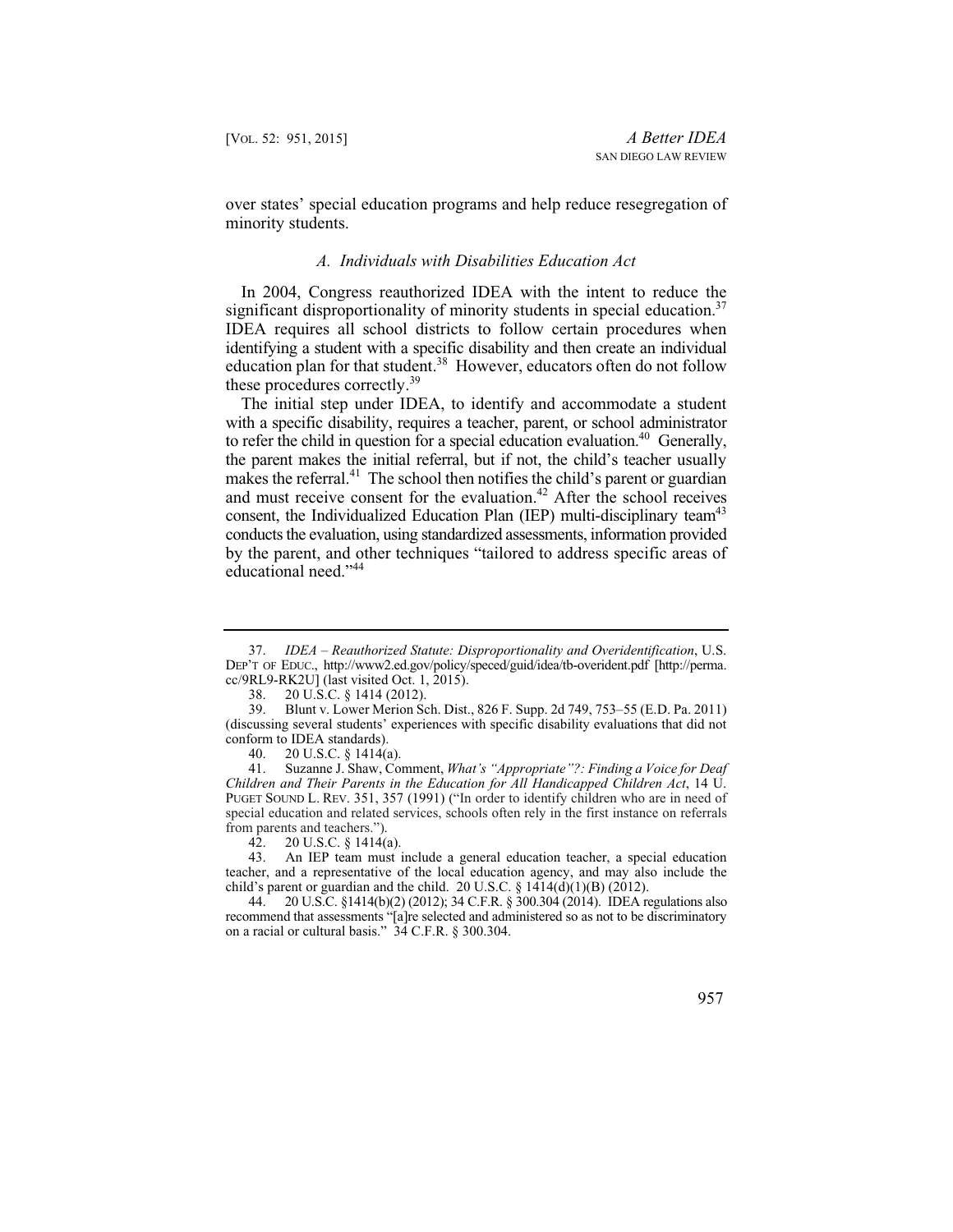education as long as he is diagnosed with a disability and qualifies for special If the IEP team determines that a child has a specific disability then the team creates a unique IEP for the student.<sup>45</sup> The IEP "will guide the child's education services."46 IDEA also mandates various IEP requirements. One main requirement is the least restrictive environment (LRE) mandate, also known as the mainstream or inclusion preference.<sup>47</sup> The LRE requires schools to integrate students with disabilities with their non-disabled peers whenever possible.<sup>48</sup>

#### *B. IDEA's Shortcomings*

 The problem with IDEA is that "[t]eachers, social workers, and teachers.<sup>51</sup> Additionally, Congress acknowledged that white teachers have psychologists often have to make subjective decisions on whether a child should receive special education services.<sup>"49</sup> This problem is where bias creeps in. Teachers often misinterpret cultural cues as evidence of an emotional or intellectual disability.<sup>50</sup> Congress recognized a cultural gap exists between African American students and their predominately-white "placed disproportionately high numbers of their minority students into special education."52 Various psychologists and policy makers found that one reason for this disproportionate placement is that even the tests designed to determine a child's intelligence are culturally biased.<sup>53</sup> This bias shows

34 C.F.R. § 300.114(a)(2).

<sup>45. 20</sup> U.S.C.  $\S$  1414(d)(3) (2012). "The IEP is in brief a comprehensive statement of the educational needs of a handicapped child and the specially designed instruction and related services to be employed to meet those needs." Sch. Comm. of Burlington v. Dep't. of Educ., 471 U.S. 359, 368 (1985).

<sup>46.</sup> Nicole M. Oelrich, *A New "IDEA": Ending Racial Disparity in the Identification of Students with Emotional Disturbance*, 57 S.D. L. REV. 9, 14 (2012).

<sup>47. 34</sup> C.F.R. § 300.114 (2014). A free appropriate public education (FAPE) is IDEA's other essential mandate. For more information on the FAPE mandate, *see supra* note 29. 48. 34 C.F.R. § 300.114. The regulation states, in pertinent part:

 classes, separate schooling, or other removal of children with disabilities from the is such that education in regular classes with the use of supplementary aids and Each public agency must ensure that—(i) To the maximum extent appropriate, children with disabilities, including children in public or private institutions or other care facilities, are educated with children who are nondisabled; and (ii) Special regular educational environment occurs only if the nature or severity of the disability services cannot be achieved satisfactorily.

<sup>49.</sup> Avi Salzman, *Special Education and Minorities*, N.Y. TIMES (Nov. 20, 2005), http://www.nytimes.com/2005/11/20/nyregion/nyregionspecial2/20ctspecial.html?pagew anted=all&\_r=0 [http://perma.cc/VPE2-XXHX].<br>50. See Oelrich. supra note 46. at 10.

<sup>50.</sup> *See* Oelrich, *supra* note 46, at 10.

<sup>20</sup> U.S.C. § 1400(c)(12)(E) (2012).<br>Id.

<sup>52.</sup> *Id.* 

<sup>53.</sup> *See* Oelrich, *supra* note 46, at 28.

<sup>958</sup>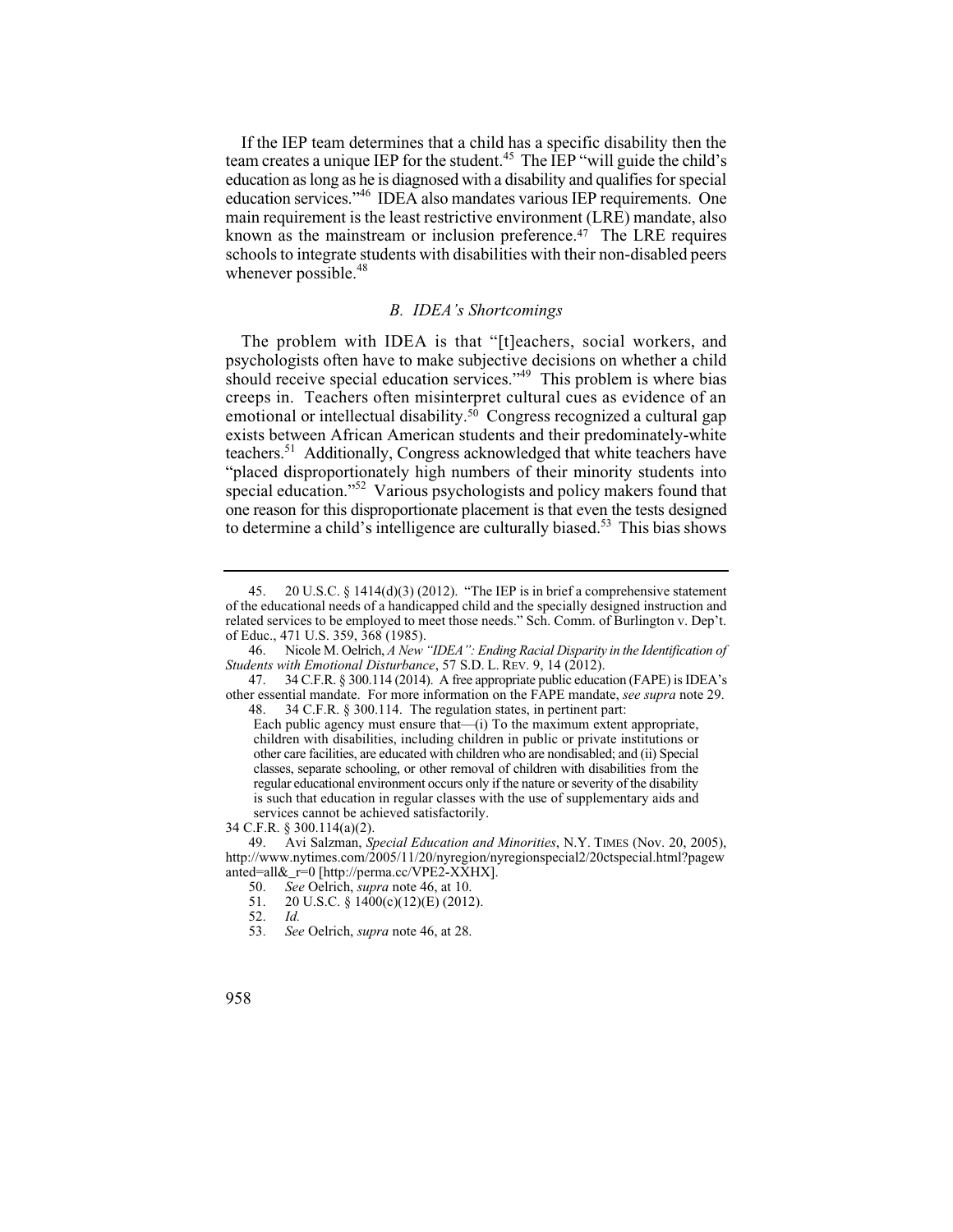in the startling statistics of overrepresentation of minority students in special education classes.

occurring in schools across the country.<sup>55</sup> Yet, "[n]o evidence exists to show students  $\dots$  [.]<sup>"56</sup> Additionally, minority overidentification is seen with While school enrollments consist of only 16% African American students, these students comprise twice that number of special education programs.<sup>54</sup> The Department of Education found that this overrepresentation is that minority students have innately more exceptionalities than white disability categories that lack clear definitions.<sup>57</sup> Minority students are more likely to be clustered in disability categories such as emotional and behavioral disturbance or intellectual disability.<sup>58</sup> However, what is most telling is that "[o]veridentification is not seen in disability categories with clearer definitions, such as hearing impairment or visual impairment."<sup>59</sup>

"Disproportionality is not just a problem of numbers. It is rather more about the fact that students are being misdiagnosed as disabled and being placed in special education programs they do not need."60 This causes widespread problems that follow misdiagnosed students throughout their education; a disabled label and reduced academic achievement set students up for failure. Those students labeled with an emotional or intellectual disability "fail more courses, earn lower grade point averages, miss more

59. Christina A. Samuels, *Steps Weighed on Method for Flagging Bias in Spec. Ed.*, EDUC. WK. (Sept. 30, 2014), http://www.edweek.org/ew/articles/2014/10/01/06bias. h34.html [http://perma.cc/H4FX-H5ZR].

60. NAT'L INST. FOR URBAN SCH. IMPROVEMENT, ON POINT . . . : ON THE NEXUS OF RACE, DISABILITY AND OVERREPRESENTATION: WHAT DO WE KNOW? WHERE DO WE GO? 9 (2001) (emphasis omitted), http://www.niusileadscape.org/docs/FINAL\_PRODUCTS/ LearningCarousel/On\_the\_Nexus\_of\_Race\_Disability\_and\_Overrepresentation.pdf [http:// perma.cc/K5LV-4RZF].



<sup>54.</sup> *See* Zorigian & Job, *supra* note 16.

<sup>55.</sup> Request for Information on Addressing Significant Disproportionality Under Section 618(d) of the Individuals with Disabilities Education Act (IDEA), 79 Fed. Reg. 35,154, 35,155 (June 19, 2014).

<sup>56.</sup> *See* Zorigian & Job, *supra* note 16.

<sup>57.</sup> *See* Oelrich, *supra* note 46, at 24. "Some commentators have proposed that, due to socio-economic factors, certain racial groups are simply more prone to overidentification . . . [w]hen studies control for socio-economic factors, race and ethnicity remain the most significant factors in placing students into special education." *Id.* at 24– 25.

 <sup>58.</sup> *Id.*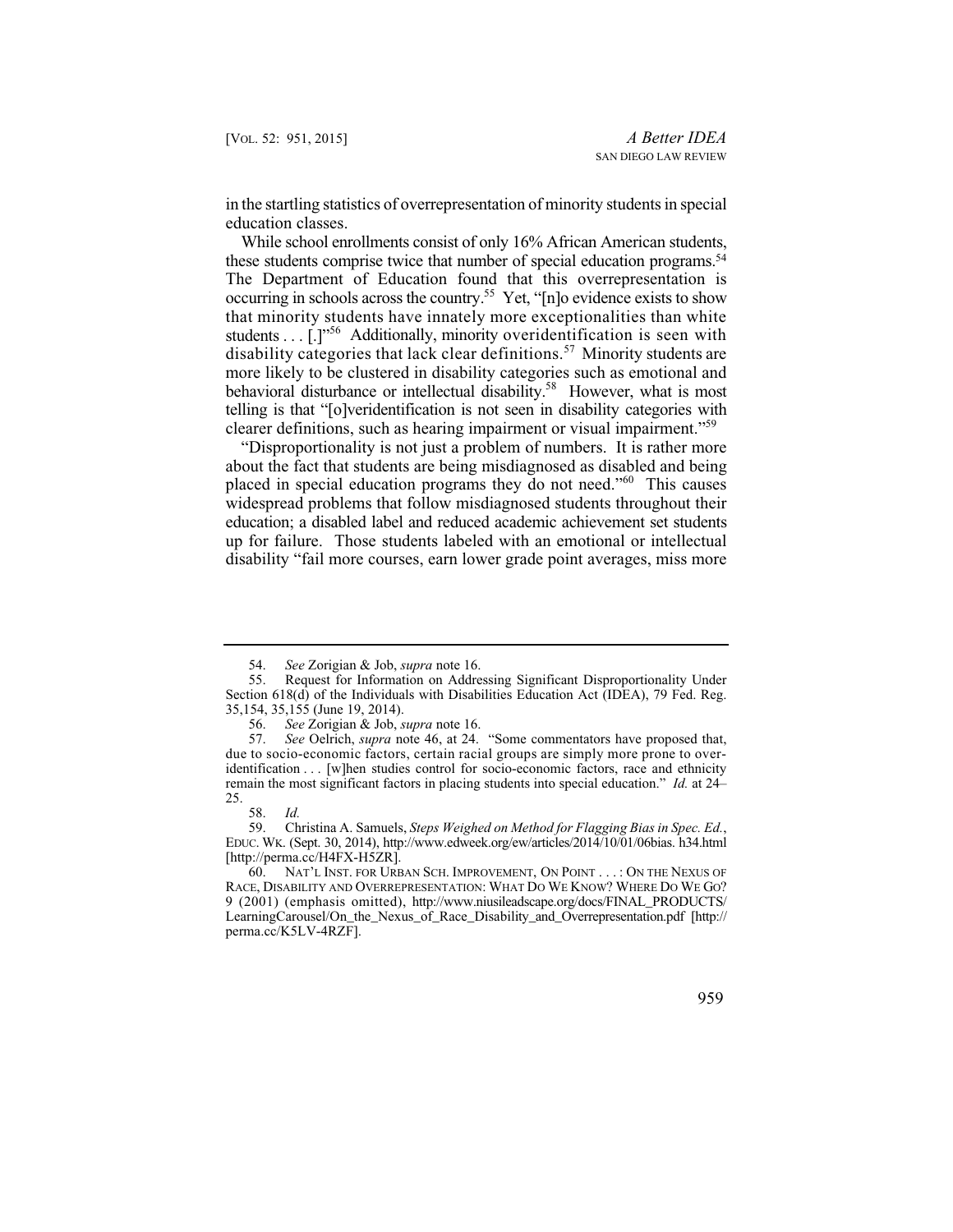days of school, and are retained more often than other students with disabilities."<sup>61</sup>

Because of this well-documented problem, Congress, in 2004, reauthorized IDEA with an emphasis on reducing the overrepresentation of minority students in special education courses.<sup>62</sup> However, the statistics have not shown a great change in this disproportionality.<sup>63</sup> IDEA needs to change: a nationwide standard definition of significant disproportionality would identify the problem within each district and bring states one-step closer to reducing overrepresentation.

## III. STATE RESPONSE

they also included provisions to help states reduce the disproportionality. intervening services to students not currently receiving special education In the 2004 reauthorization of IDEA, Congress not only made reducing overrepresentation of minority students in special education a priority, One provision *allows* school districts to use up to 15% of their IDEA funds previously expended only for students with disabilities—to provide early services, but in need of academic or behavioral support.<sup>64</sup> This provision also *requires* a school district determined by its state as having "significant disproportionality"—a term not defined in IDEA—to reserve 15% of its IDEA funds to provide early intervening services for students who are not currently in special education.<sup>65</sup>

The reauthorization of IDEA also gives states the flexibility and responsibility under regulation § 618(d) to define "significant disproportionality" based on race or ethnicity at the state and local education agency levels.<sup>66</sup> States must make this determination annually based on an analysis of numerical information.<sup>67</sup> Some factors that states consider when making significant disproportionality determinations include population size, the

<sup>61.</sup> Jim Comstock-Galagan & Rhonda Brownstein, *Stopping the Schoolhouse to Jailhouse Pipeline by Enforcing Federal Special Education Law*, NAT'L JUV. JUST. NETWORK, http://www.njjn.org/uploads/digital-library/resource\_422.pdf [http://perma.cc/XFM8 VZMC] (last visited on Oct. 15, 2015).

<sup>62.</sup> Christina A. Samuels, *Renewed IDEA Targets Minority Overrepresentation*, EDUC. WK. (Dec. 7, 2004), http://www.edweek.org/ew/articles/2004/12/08/15idea.h24. html [http://perma.cc/5PN4-EUPE].

<sup>63.</sup> Zorigian & Job, *supra* note 16.

<sup>20</sup> U.S.C. § 1413(f) (2012).

<sup>65. 20</sup> U.S.C. § 1418(d)(2) (2012).

<sup>66.</sup> Request for Information on Addressing Significant Disproportionality Under Section 618(d) of the Individuals with Disabilities Education Act (IDEA), 79 Fed. Reg. 35,154, 35,155 (June 19, 2014).

<sup>67. 20</sup> U.S.C. § 1418 (a)(1) (2012).

<sup>960</sup>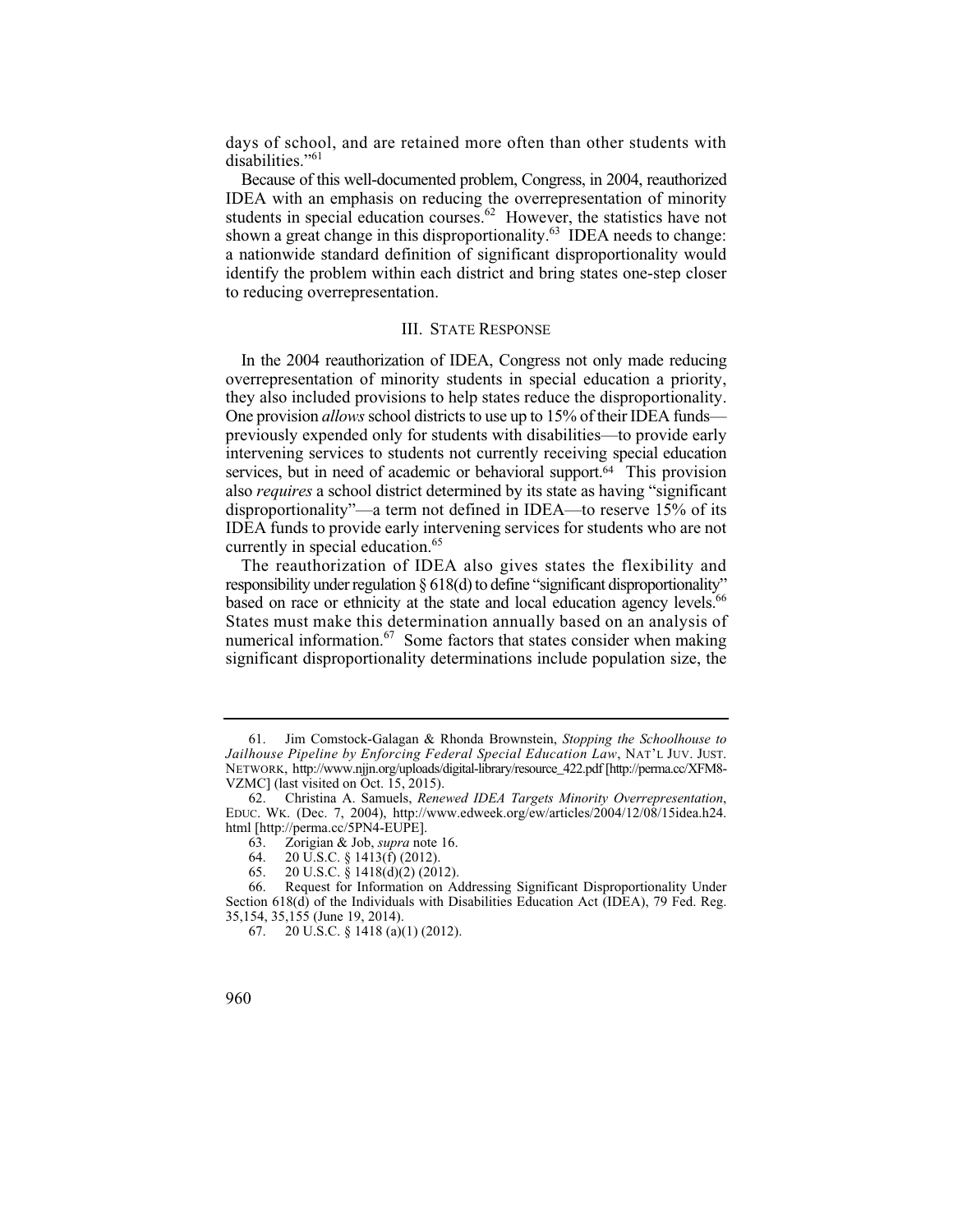size of the individual local education agency, and the composition of the state population.<sup>68</sup>

 define significant disproportionality to help reduce the disproportionality, it of disproportionality.<sup>72</sup> In Nebraska, racial and ethnic groups must be identified for special education at a rate three times higher than for other and ethnic groups must be identified for special education at a rate two Although Congress created the provision allowing states to individually has actually done the opposite. A 2013 study conducted by the GAO looked at sixteen different states and reviewed each states' definition of significant disproportionality.<sup>69</sup> The GAO found wide variation in definitions among the sixteen states selected.<sup>70</sup> Moreover, the report found, and the Department of Education acknowledged, "some states' definitions may be preventing them from identifying disproportionality."<sup>71</sup> For example, Nebraska and Louisiana's differing definitions resulted in completely different findings groups for two consecutive years.73 Conversely, Louisiana requires racial times higher than for other groups in any year.<sup>74</sup> Because of these varying definitions, Nebraska did not require any districts to provide early intervening services in the 2010–2011 year; however, Louisiana required 73 districts to provide early intervening services.<sup>75</sup>

U.S. GOV'T ACCOUNTABILITY OFFICE, *supra* note 20, at 5 n.6.

 none of its 253 districts were identified as having significant disproportionality in the 75. *Id.* Nebraska has about 300,000 school-age children with 15% receiving special education services, however, because of Nebraska's definition of significant disproportionality, 2009–2010 or 2010–2011 school years. *Id*. at 12. Louisiana has about 700,000 schoolaged children and in the year 2009–2010 the state required 86 of is 111 districts to provide



<sup>68.</sup>  $20 \text{ U.S.C. }$ § 1418 (a)(1)(a)–(d).

 to the identification, particular disability category, and placement of students in special education. It was not until the 2004 reauthorization that Congress required districts identified as having significant disproportionality to use IDEA, Part B funds The term "significant disproportionality" was used in the 1997 reauthorization of IDEA. At that time, Congress required states to collect and examine data to determine if significant disproportionality based on race is occurring with respect for early intervening services.

<sup>69.</sup> *Id.* at 2.

<sup>70.</sup> *Id.* at 10.

*Id.* at 18. "[W]hile [the Department of] Education requires states to change their definition of significant disproportionality when it appears to treat one racial or ethnic group differently, it has not similarly required states to change their definitions when they make it unlikely that disproportionality will be identified." *Id.*

 <sup>72.</sup> *Id.* at 14.

<sup>73.</sup> *Id.* at 11.

<sup>74.</sup> *Id.*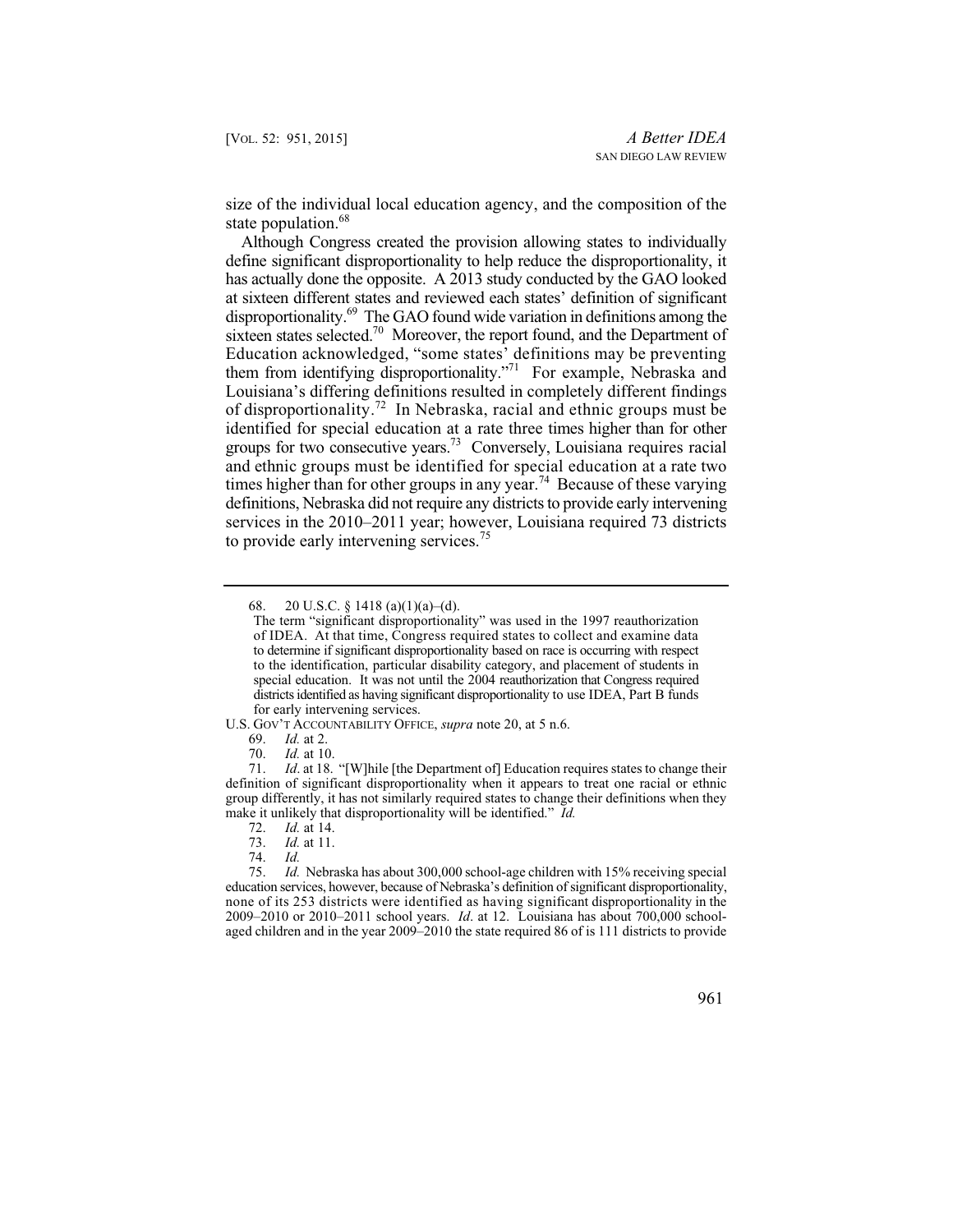Overall, in 2010, states required about 2% of all districts to use IDEA funds for early intervening services to address the overrepresentation of minorities in special education.<sup>76</sup> In the 2010–2011 school year, only 356 out of almost 15,000 districts were required to provide services.<sup>77</sup> Half of those districts were clustered in five states and seventy-three were in Louisiana alone. $78$ 

early intervention services.<sup>79</sup> However, the costs of improperly placing Because states get to define their own definitions of significant disproportionality, only a few states actually create definitions to fix the problem. One reason states are wary to catch overrepresentation is that a portion of their already tight special education budget will have to go to students into special education are too high. As noted above, students labeled "learning disabled" are at a clear disadvantage even if they are not, in fact, learning disabled.<sup>80</sup> Minority students should not be at the mercy of states, which want to maintain an unencumbered IDEA budget. The Department of Education must implement a nationwide standard to fix state definitions that do not adequately flag disproportionality. A nationwide standard will give states guidance and regulation to make sure that minority students are not being improperly placed in special education classes.

## *A. Legal Options Are Inadequate:* Blunt v. Lower Merion School District

When states fail to adequately address overidentification issues, minority students have occasionally relied on legal challenges to show discrimination. One such case was *Blunt v. Lower Merion School District*. 81 In *Blunt*, plaintiffs, a group of African American parents in Pennsylvania, claimed the school district was improperly placing their children in special education.<sup>82</sup>

The plaintiffs primarily relied on statistical and anecdotal evidence. They noted that around 8% of the district's enrollment was African American, but African American students comprised nearly 16% of the special education

 services, and in the 2010–2011 school year the state required 73 districts to provide services. *Id.* at 13.

<sup>76.</sup> *Id.* at 7.

<sup>77.</sup> *Id.*

 78. *Id.* "Twenty-one states did not require any of their districts to provide services." *Id.* 

<sup>79.</sup> Minnesota Department of Education, Comment Letter on U.S. Department of Education Request for Information Regarding Significant Racial Disproportionality in Special Education Identification Rates, Placement and Discipline (July 25, 2014) [hereinafter Comment Letter], http://www.regulations.gov/#!documentDetail;D=ED-2014 OSERS-0058-0044 [http://perma.cc/8GZM-5SZG].

<sup>80.</sup> *See* Brownstein & Comstock-Galagan, *supra* note 61.

<sup>81. 826</sup> F. Supp. 2d 749 (E.D. Pa. 2011) *aff'd,* 767 F.3d 247 (3d Cir. 2014).

*Id.* at 751.

<sup>962</sup>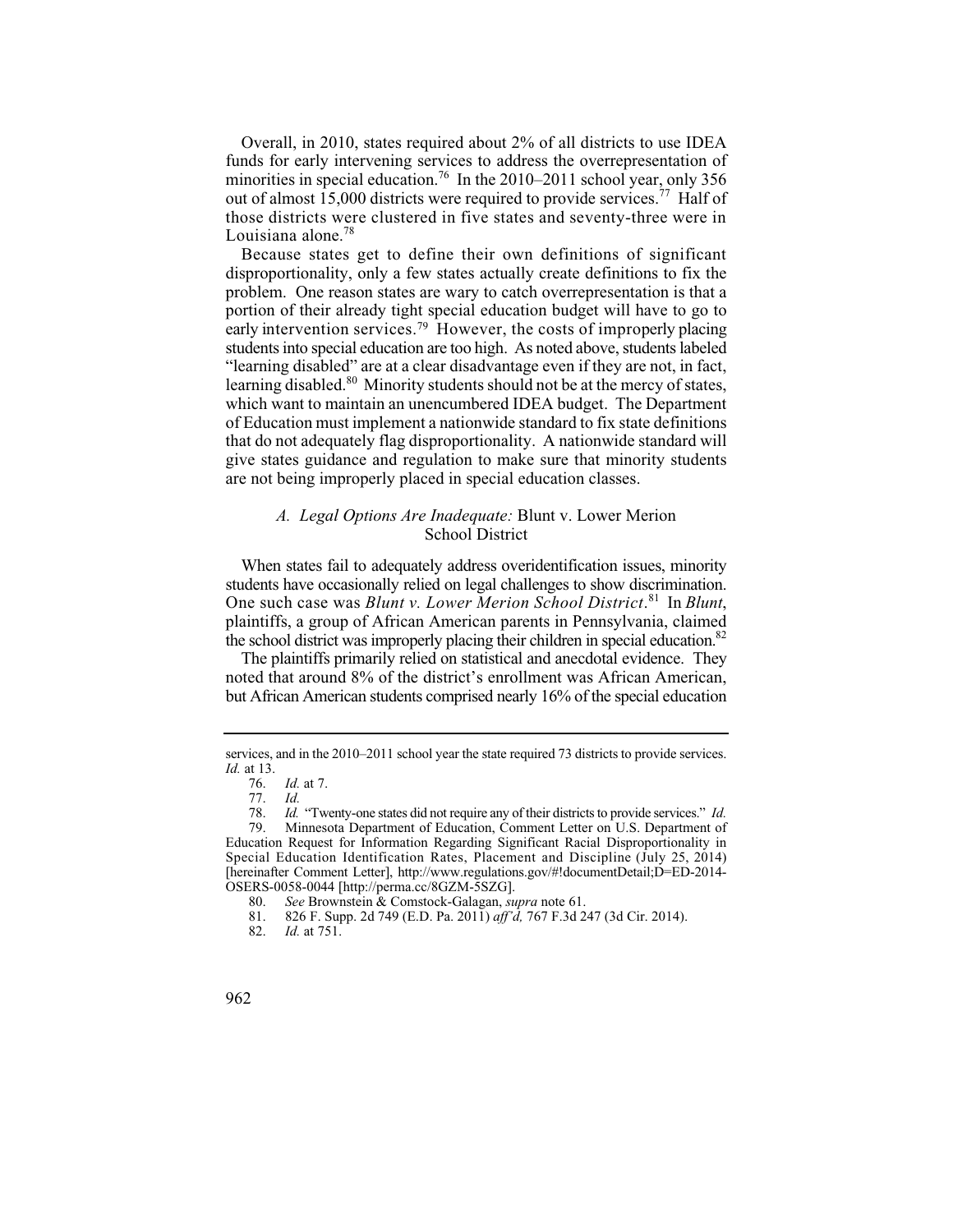students.<sup>83</sup> Even with statistics showing special education courses were disproportionately African American, the district court granted summary judgment to the school district, reasoning that statistics alone do not show intentional discrimination.<sup>84</sup> The plaintiffs needed to show intentional discrimination by the school district.<sup>85</sup>

 minorities are overrepresented in low achievement classes, we conclude . . . Minority students should not have to roll the dice with litigation and should The plaintiffs appealed, but a three-judge panel for the Third Circuit dismissed the parents' case in a 2-1 split.86 The judges noted, "[l]ooking at the whole record, which includes statistical evidence showing that [t]here is no evidence showing that the District intended to discriminate against plaintiffs."87 The high bar of showing intentional discrimination illustrates the difficulty that parents have in proving that a school district intentionally engages in discriminatory practices, even though the statistics may show otherwise. This difficulty in getting a legal remedy clearly highlights the need for a nation-wide standard of significant disproportionality. instead be able to rely on the IDEA act itself.

#### IV. PROPOSAL

 The Department of Education should implement a nationwide definition of significant disproportionality into § 618(d) of IDEA. A nationwide definition of disproportionality will promote consistency in how states determine the districts required to provide early intervening services as well as understand, identify, and reduce the extent of racial and ethnic overrepresentation in special education. When adopting a definition of significant disproportionality states have developed their own definitions taking into account similar factors:

 disproportionality is made. Specifically, after states calculate how many To determine whether any of their districts have significant disproportionality, states have used the flexibility Education provided them to develop their own definitions. These definitions include method(s) of calculation and associated criteria that set the conditions under which a determination of significant students of each race and ethnicity receive special education services, states compare these results to criteria established in their definition, which include (1)

*Id.* at 257.



 <sup>83.</sup> *Id.* at 757.

<sup>84.</sup> *Id.* at 759.<br>85. *Id.* at 760.

<sup>85.</sup> *Id.* at 760.

<sup>86.</sup> Blunt v. Lower Merion Sch. Dist., 767 F.3d 247, 255, 303–04 (3d Cir. 2014).<br>87. Id. at 257.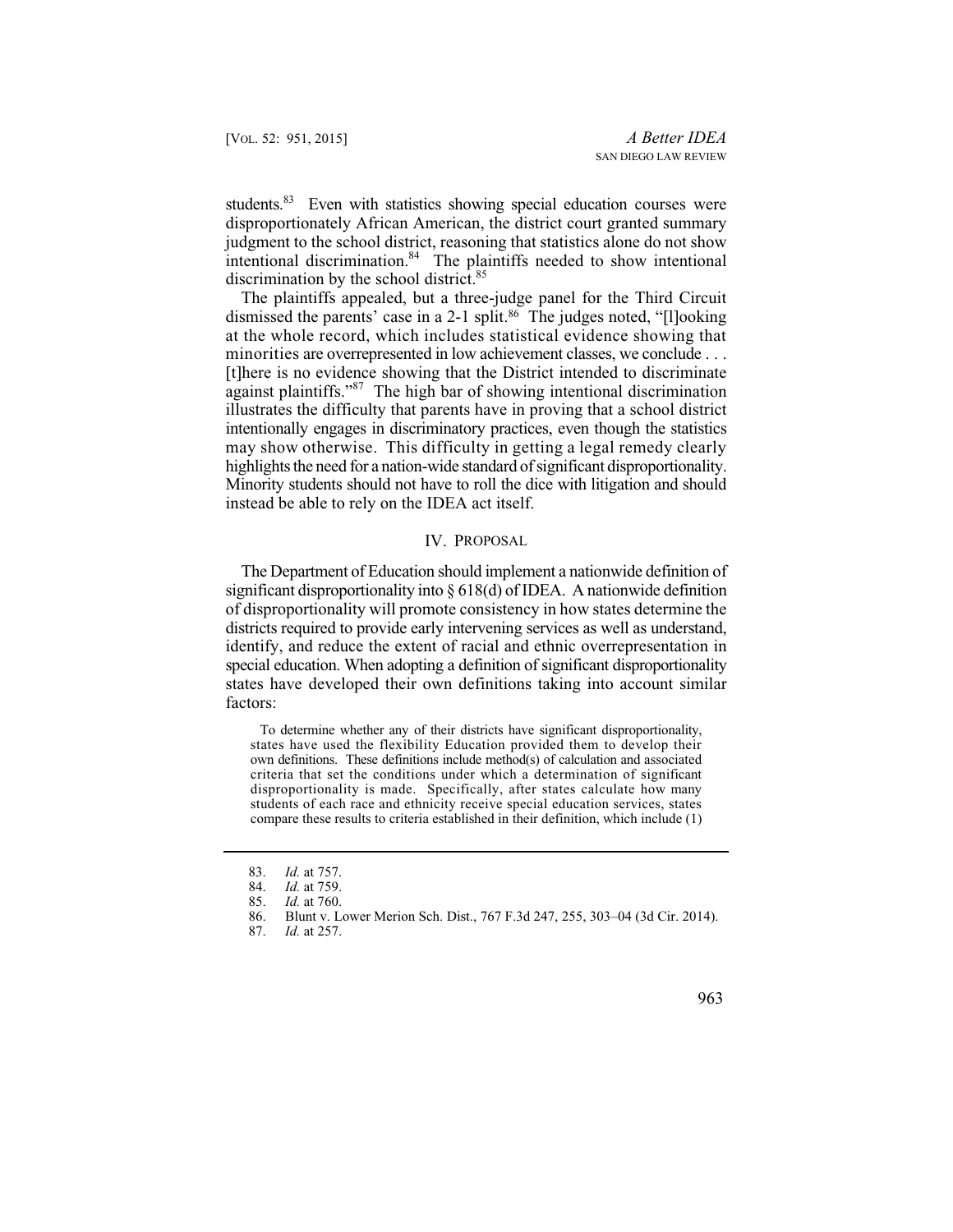condition must persist for a determination of significant disproportionality. States can also establish a minimum number of students needed in a group for calculation, for calculation, the less likely a state will identify districts as having significant the value that must be exceeded, and (2) the number of years that value or and all of these factors can influence a determination of significant disproportionality. In general, the higher the values that must be exceeded, the more years the value or condition must persist, and the greater the minimum number of students required disproportionality.88

 Taking into account how each factor can influence a determination of significant disproportionality, the Department of Education should adopt Louisiana's definition of significant disproportionality because of its effectiveness of flagging overrepresentation of minorities in special education.

 high as other groups, rather than the more common four times as high as other groups rate most states use $90$ —and only requires the rate to occur in a single year. This 2.0 identification rate is generous, given that "the United States Department of Education has reported that a disproportionality risk In Louisiana, racial and ethnic groups in a district must be identified for special education at a rate more than two times higher than other groups in a single year to be identified as having significant disproportionality.<sup>89</sup> The Department of Education should use this definition of significant disproportionality because it has a lower identification rate—two times as ratio of 1.5 indicates over-representation of that race."91 Therefore, the 2.0 rate in the proposed nationwide definition gives states an extra half a percent to reduce stringency. The single-year allowance provides for the quick identification of overrepresentation within a state and helps the state channel funds into helping reduce overrepresentation instead of letting the problem continue for years before the state even identifies the issue.

Many states argue that a nationwide standard would not take into account their unique population composition and size. Some states exclude districts that have less than 30 to 40 students in each racial and ethnic group.<sup>92</sup> They argue this exclusion takes into account different size districts, such as small districts and districts with small numbers of certain racial and ethnic groups.<sup>93</sup> However, this argument may be unfounded. For example,

<sup>88.</sup> U.S. GOV'T ACCOUNTABILITY OFFICE, *supra* note 20, at 10–11.

<sup>89.</sup> *Id.* at 11.

*Id.* States that use a 4.0 rate include California, Connecticut, Mississippi, Pennsylvania, Wisconsin, and South Carolina to name a few. *Id.* at 11–12.

<sup>91.</sup> Blunt v. Lower Merion Sch. Dist., 826 F. Supp. 2d 749, 756 (E.D. Pa. 2011)..

 92. U.S. GOV'T ACCOUNTABILITY OFFICE, *supra* note 20, at 12. Pennsylvania excludes calculation. *Id.* Nebraska excludes districts with less than 30 students in each racial and districts with less than 40 students in each racial and ethnic group from their disproportionality ethnic group from their calculation. *Id.*

 <sup>93.</sup> *See* Comment Letter, *supra* note 79.

<sup>964</sup>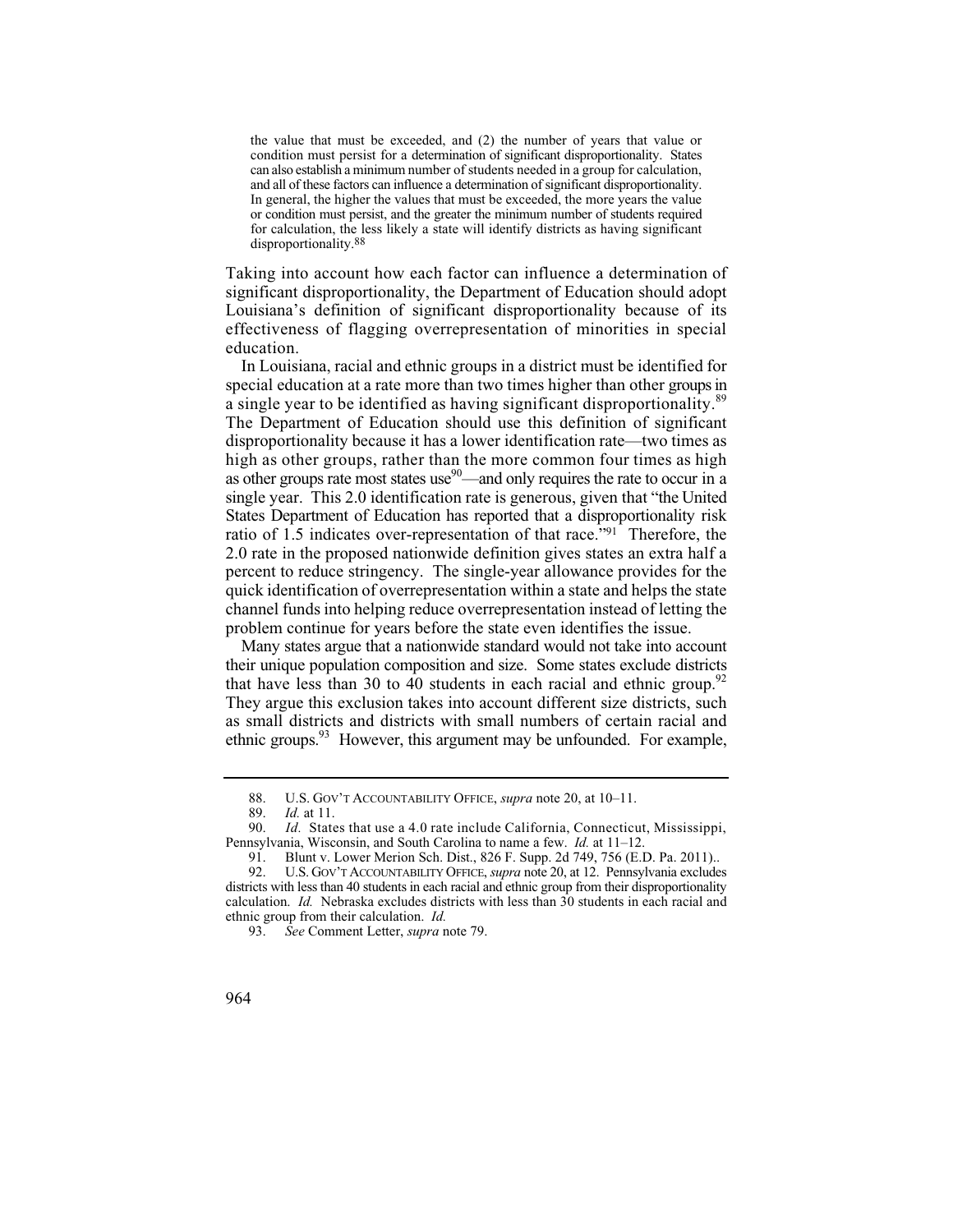be excluded from the states' significant disproportionality calculations. However, if 19 of the African American students were placed in special a district with 20 white students and 20 African American students would education classes and only 3 white students, then there would be a serious problem of racial disproportionality. Thus, in order to combat significant disproportionality, there should be no exclusions based on the size of the school district.

## *A. States Wary of Standard Definition*

intervening services could actually save states money in the long term. comprehension or math skills, the student, who might have ended up in special education courses, will instead maintain their place in the general education classroom, and cost the school no additional money after utilizing students who need it, states can reduce their overall special education costs. Generally, advocates of states maintaining their individual definitions of significant disproportionality argue against a standard definition for two reasons. First, states argue that the Department of Education should not stretch their already tight special education budget with a requirement that 15% of IDEA funding going towards early-intervening services.<sup>94</sup> Although states' budgets are thin for special education, early-Some estimates put the average cost of educating a special education student at around \$16,921 a year.<sup>95</sup> If a student improperly placed in special education is given early intervening services to increase their reading the early-intervention services. By providing special education services to Therefore, a nationwide standard for determining significant disproportionality would recognize a problem and fix it, all while saving states money in the end for special education.

Second, states argue that a standardized approach would be a disincentive to identify students with specific learning disabilities. The Minnesota Department of Education (MDE), in a comment on the proposed regulation, stated that the potential of the Department of Education requiring 15% of their IDEA funding go towards early intervening services if the state is

 <sup>95.</sup> *Background of Special Education and the Individuals with Disabilities Education Act (IDEA)*, NAT'L EDUC. ASS'N, http://www.nea.org/home/19029.htm [http://perma.cc/ SQV2-YXND] (last visited Oct. 15, 2015). "The current average per student cost is \$7,552 and the average cost per special education student is an additional \$9,369 per student, or \$16,921." *Id.* 



 <sup>94.</sup> *Id*.